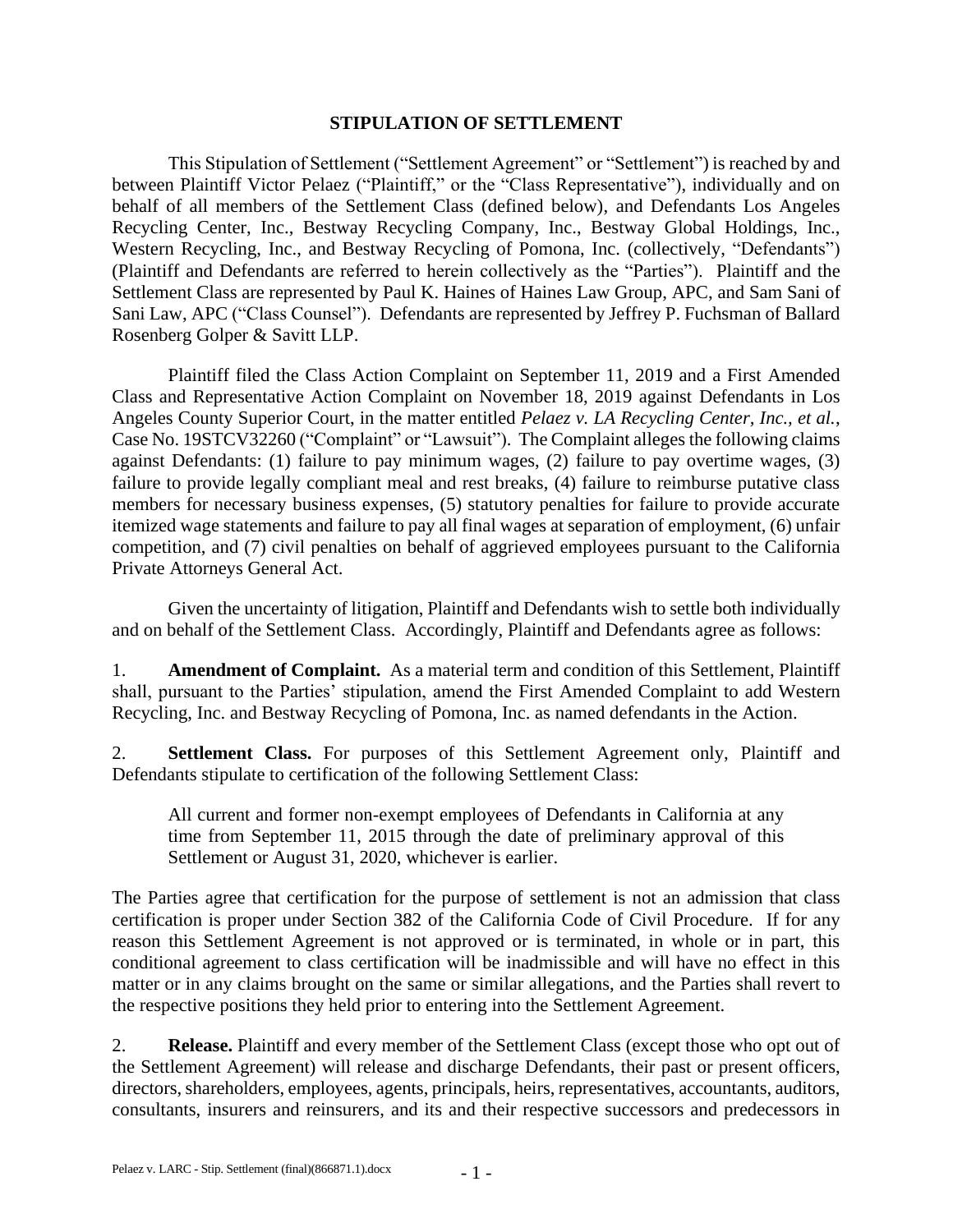interest, subsidiaries, affiliates, parents, and attorneys (collectively the "Released Parties") as follows:

- A. Settlement Class Members will release any and all federal and state wage-and-hour claims, demands, rights, liabilities, and causes of action of every nature and description, whether known or unknown, that were or could have been asserted based on the factual allegations in the First Amended Complaint by Plaintiff against Defendants, including, without limitation, all of the following: (a) statutory, constitutional, contractual, or common law claims for unpaid wages, overtime, restitution, interest, liquidated damages and/or penalties; (b) claims for any alleged underpayment of wages, including failure to pay all minimum wages and overtime wages owed; (c) claims for failure timely to pay wages when due; (d) claims for failure to provide meal period or pay meal period premiums for missed and/or noncompliant meal periods; (e) claims for failure to authorize and permit rest periods or pay rest period premiums for missed and/or non-compliant rest periods; (f) claims for failure to reimburse necessary business expenses; (g) claims for failure to keep accurate records of non-exempt employees' hours worked and wages earned, (h) claims for wage statement violations; (i) waiting time penalties under Labor Code § 203 deriving from the same underlying violations; (j) unfair business practices under California Business & Professions Code section 17200 *et seq*.; (k) penalties under the California Labor Code Private Attorney General Act, Labor Code section 2698 *et seq*.; (k) liquidated damages, interest, attorney's fees, litigation costs, restitution, or equitable relief (collectively, the "Released Claims"). The period of the Release shall extend from September 11, 2015 through the date of preliminary approval or August 31, 2020, whichever is earlier (the "Class Period"). The release will become effective as of the date the Court grants final approval of the Settlement.
- B. In light of the Class Representative Enhancement Payment, Plaintiff has further agreed to release the Released Parties, in addition to the Released Claims described above, from any and all claims, demands, rights, liabilities, and causes of action, known or unknown, of every nature and description, between Plaintiff and the Released Parties, from the beginning of time to the date of preliminary approval, including but not limited to those claims raised in the Lawsuit and those arising from or related to Plaintiff's employment with Defendants or the termination thereof, including but not limited to claims arising under any federal, state, or local constitutional, statutory, regulatory, contractual or common law claims for unpaid wages, premium pay, wage deductions, unreimbursed business expenses, waitingtime penalties, or other penalties, for overtime, failure to provide meal period or pay meal period premiums for missed and/or non-compliant meal periods, failure to authorize and permit rest periods or pay rest period premiums for missed and/or non-compliant rest periods, for reimbursement of business expenses, improper wage statements, untimely payment of wages, inaccurate or incomplete recordkeeping, vacation forfeiture, personal day forfeiture, and other wage-andhour violations; attorney's fees or injunctive relief; claims arising from or dependent on the Title VII of the Civil Rights Act of 1964, 42 U.S.C. §§ 2000, *et seq*.; the Americans with Disabilities Act, 42 U.S.C. § 12101, *et seq*.; the Employee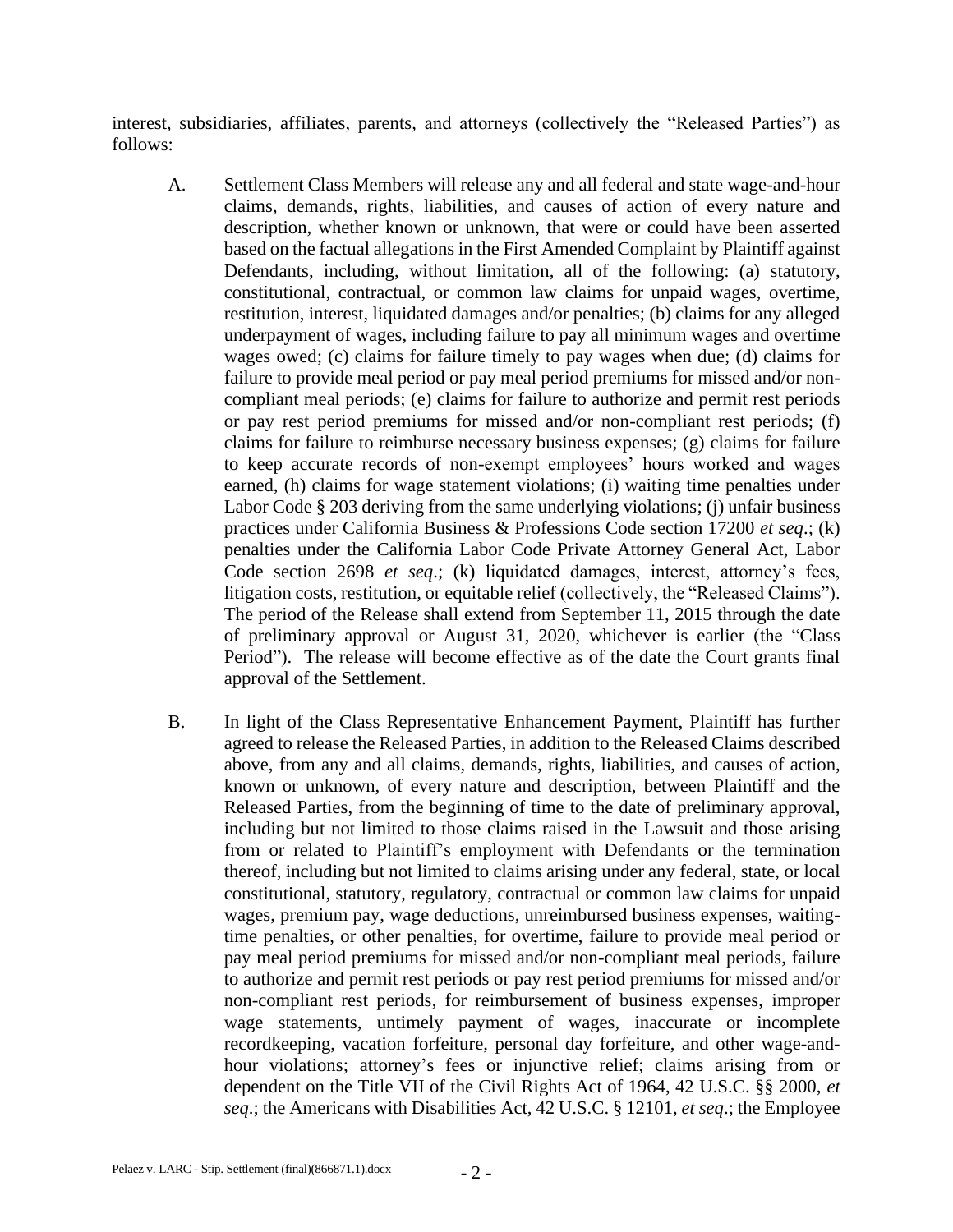Retirement Income Security Act of 1974, 29 U.S.C. § 1001, *et seq*.; the Fair Labor Standards Act, 29 U.S.C. § 201, *et seq*.; the Civil Rights Act of 1991; 42 U.S.C. § 1981; Executive Order 11246; Executive Order 11141; the Age Discrimination in Employment Act, the Rehabilitation Act of 1973; the Equal Pay Act; the Federal Employee Polygraph Protection Act; the National Labor Relations Act; the Worker Adjustment and Retraining Notification Act; the Family and Medical Leave Act; the California Fair Employment and Housing Act, including Government Code sections 12900, *et seq*.; the California Family Rights Act; the California Labor Code; any applicable order of the California Industrial Welfare Commission and all of their implementing regulations; claims arising from or dependent on federal or local laws or regulations prohibiting discrimination or harassment in employment or otherwise, or enforcing express or implied contracts, requiring employers to deal fairly or in good faith, or restricting an employer's right to terminate employees, wrongful discharge, wrongful termination in violation of public policy, constructive termination, or retaliation; defamation; infliction of emotional distress (intentional or negligent); invasion of privacy; assault, battery, physical or personal injury; emotional distress; fraud, negligent misrepresentation, or misrepresentation; California Business & Professions Code section 17200 *et seq.*; or any other tort, or any other law.

C. Plaintiff understands that his release includes unknown claims and that he is, as a result, waiving all rights and benefits afforded by Section 1542 of the California Civil Code:

> **A general release does not extend to claims which the creditor or releasing party does not know or suspect to exist in his or her favor at the time of executing the release and that, if known by him or her, would have materially affected his or her settlement with the debtor or released party.**

3. **Maximum Settlement Amount.** As consideration, Defendants agree to pay a nonreversionary maximum amount ("Maximum Settlement Amount") of \$186,000.00 in full and complete settlement of this matter, as follows:

- A. The Parties have agreed to engage Phoenix Class Action Administration Solutions. as the "Claims Administrator" to administer this Settlement.
- B. The Maximum Settlement Amount shall be deposited with the Claims Administrator in ten (10) installments, as follows:
	- (1) The first installment payment in the amount of \$93,000.00 shall be deposited with the Claims Administrator within 15 calendar days of the Court's final approval of this Settlement;
	- (2) The second installment payment in the amount of \$10,333.33 shall be deposited with the Claims Administrator on the first of the next full month following the first installment payment;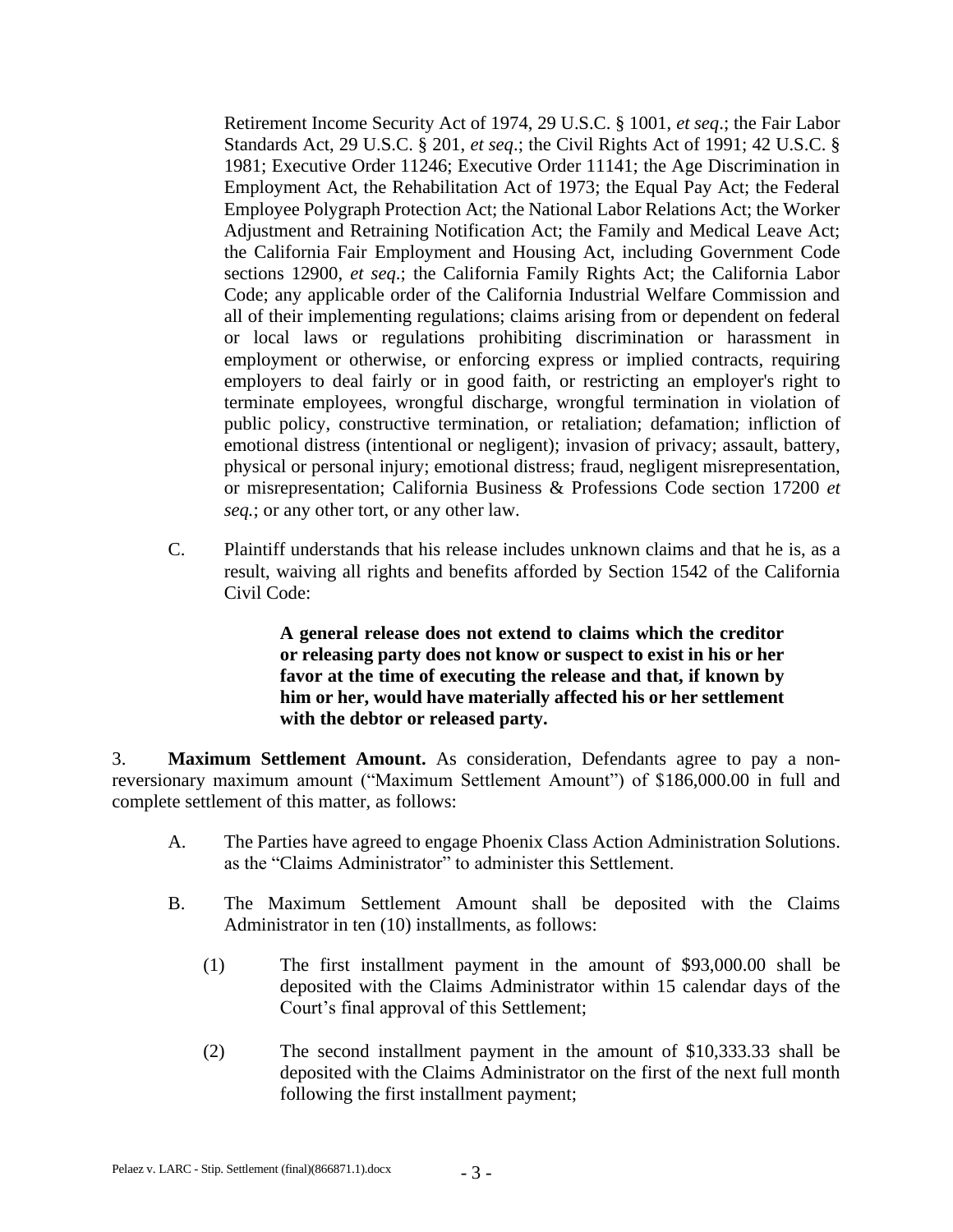- (3) The third installment payment in the amount of \$10,333.33 shall be deposited with the Claims Administrator on the first of the next month following the second installment payment;
- (4) The fourth installment payment in the amount of \$10,333.33 shall be deposited with the Claims Administrator on the first of the next month following the third installment payment;
- (5) The fifth installment payment in the amount of \$10,333.33 shall be deposited with the Claims Administrator on the first of the next month following the fourth installment payment;
- (6) The sixth installment payment in the amount of \$10,333.33 shall be deposited with the Claims Administrator on the first of the next month following the fifth installment payment;
- (7) The seventh installment payment in the amount of \$10,333.33 shall be deposited with the Claims Administrator on the first of the next month following the sixth installment payment;
- (8) The eighth installment payment in the amount of \$10,333.33 shall be deposited with the Claims Administrator on the first of the next month following the seventh installment payment;
- (9) The ninth installment payment in the amount of \$10,333.33 shall be deposited with the Claims Administrator on the first of the next month following the eighth installment payment;
- (10) The tenth installment payment in the amount of \$10,333.36 shall be deposited with the Claims Administrator on the first of the next month following the ninth installment payment;
- C. The Maximum Settlement Amount includes:
	- (1) All payments (including interest) to the Settlement Class;
	- (2) All costs of the Claims Administrator associated with the administration of the Settlement;
	- (3) The Class Representative's Enhancement Payment;
	- (4) Class Counsel's attorneys' fees and actual costs and expenses related to the Lawsuit;
	- (5) \$10,000.00 of the Maximum Settlement Amount has been set aside by the Parties as PAGA civil penalties. Per Labor Code Section 2699(i), 75% of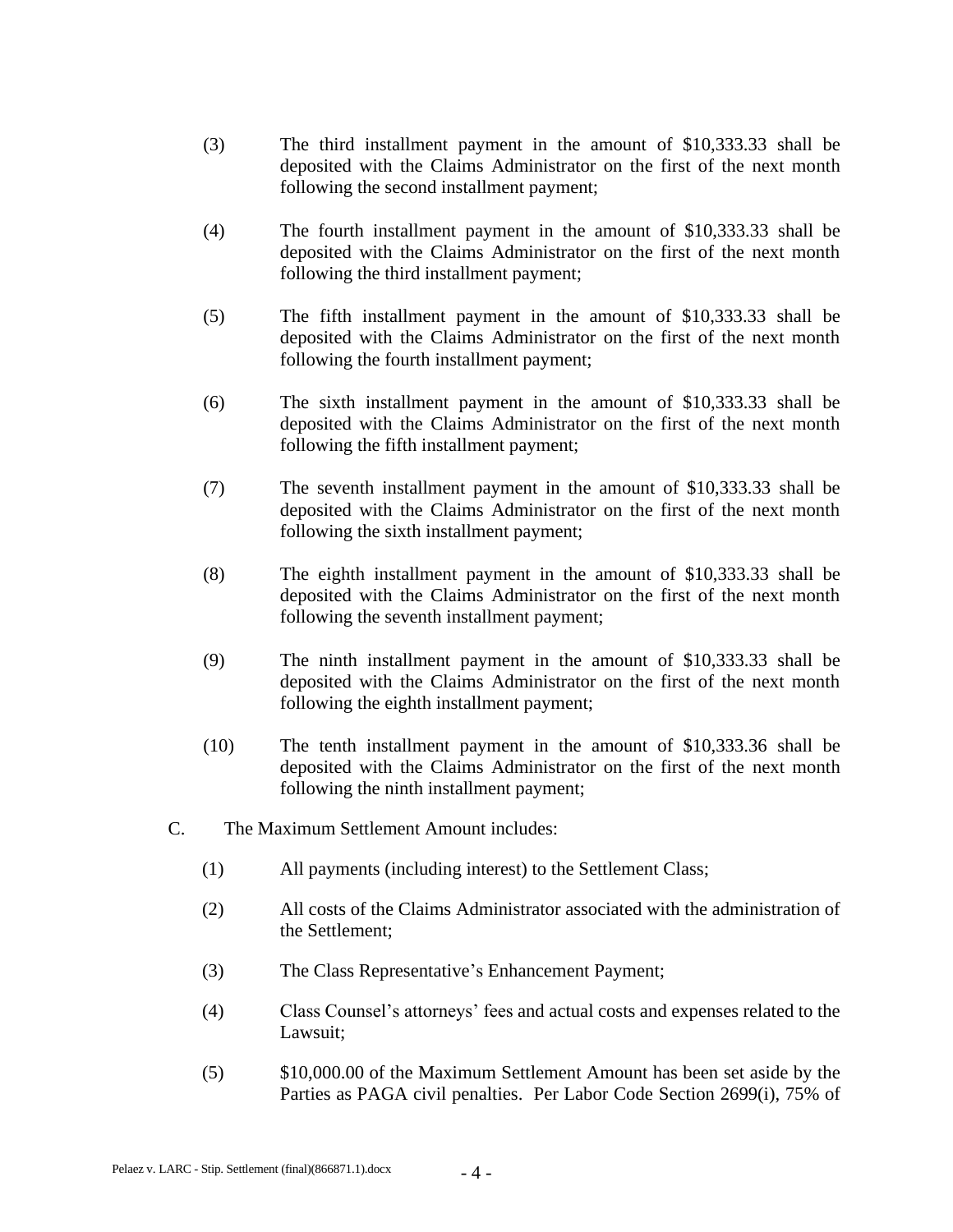such penalties, or \$7,500.00, will be payable to the California Labor  $\&$ Workforce Development Agency ("LWDA") for its share of PAGA penalties as the "LWDA Payment," and the remaining 25%, or \$2,500.00, will be payable to the eligible members of the Settlement Class as the "PAGA Amount."

- D. Defendants shall pay the standard company share of payroll taxes on all wages paid as part of this Settlement separate and apart from the Maximum Settlement Amount.
- E. **Escalator Clause.** Defendants represent that as of August 31, 2020, there shall be approximately no more than 9,500 workweeks worked by Settlement Class Members. Defendants agree that if Settlement Class Members have worked more than 9,500 workweeks as of August 31, 2020, then Plaintiff has the discretionary option to rescind the Settlement by communicating that decision to both the Claims Administrator and Defendants in writing. Defendants may preempt Plaintiff's right to rescind by increasing the Maximum Settlement Amount by \$20.00 per workweek worked by Settlement Class Members in excess of 9,500 workweeks as of August 31, 2020.

4. **Payments to the Settlement Class.** Settlement Class Members are not required to submit a claim form to receive a payment ("Individual Settlement Payment") from the Settlement. Individual Settlement Payments will be determined and paid as follows:

- A. The Claims Administrator shall first deduct from the Maximum Settlement Amount the amounts approved by the Court for Class Counsel's attorneys' fees, Class Counsel's costs and expenses, the Class Representative Enhancement Payment, LWDA Payment, the Claims Administrator's costs. The remaining amount shall be known as the "Net Settlement Amount."
- B. From the Net Settlement Amount, the Claims Administrator will calculate each Settlement Class Member's Individual Settlement Payment based on the following formula:
	- i. Wage Statement Amount: Ten percent (10%) of the Net Settlement Amount shall be designated as the "Wage Statement Amount." Each participating Settlement Class Member who was employed by Defendants at any time from September 11, 2018 to the date of preliminary approval or August 31, 2020, whichever is earlier, shall receive a portion of the Wage Statement Amount proportionate to the number of workweeks that he or she worked during the aforementioned time period.
	- ii. Waiting Time Amount: Fifteen percent (15%) of the Net Settlement Amount shall be designated as the "Waiting Time Amount." Each participating Settlement Class Member who separated their employment with Defendants between September 11, 2016 and the date of preliminary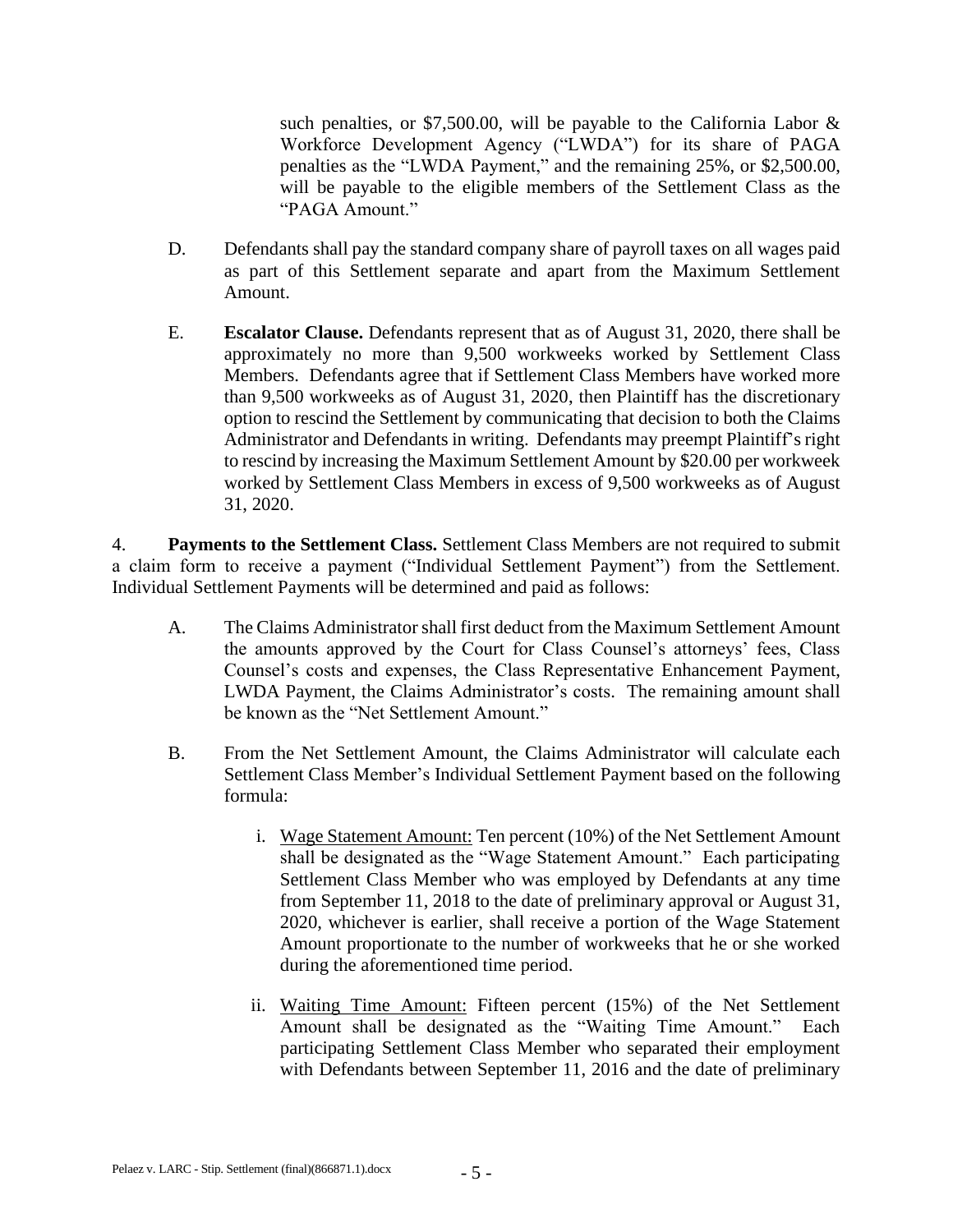approval or August 31, 2020, whichever is earlier, shall receive an equal, pro-rata share of the Waiting Time Amount.

- iii. PAGA Amount: \$2,500.00 of the Net Settlement Amount has been designated as the "PAGA Amount" as described above. Each participating Settlement Class Member who was employed by Defendants at any time from September 11, 2018 to the date of preliminary approval or August 31, 2020, whichever is earlier, shall receive a portion of the PAGA Amount proportionate to the number of workweeks that he or she worked during the aforementioned time period.
- iv. The remainder of the Net Settlement Amount will be distributed to each Settlement Class Member based on their proportionate number of workweeks worked during the Class Period, by multiplying the remaining Net Settlement Amount by a fraction, the numerator of which is the Settlement Class Member's total workweeks worked during the Class Period, and the denominator of which is the total workweeks worked by all Settlement Class Members during the Class Period.
- C. Within 14 calendar days following the deposit of the Maximum Settlement Amount with the Claims Administrator, including the tenth and final installment payment, the Claims Administrator will calculate each Settlement Class Member's Individual Settlement Payment and will prepare and mail Individual Settlement Payments to Settlement Class Members.

D. For purposes of calculating applicable taxes and withholdings for Settlement Class Members, each Individual Settlement Payment shall be allocated as 20% wages and 80% penalties and interest. The amounts allocated as wages shall be reported on an IRS Form W-2, and the amounts allocated for penalties and interest shall be reported on an IRS Form 1099. The Parties agree that it is the obligation of the Settlement Class Members to pay appropriate federal, state, and local income taxes on all payments they receive under this Settlement Agreement. Neither Class Counsel nor Defendants' Counsel intend anything contained in this Settlement to constitute legal advice regarding the taxability of any amount paid hereunder, nor shall anything in this Settlement be relied upon as such.

E. Circular 230 Disclaimer: Each Party to this Agreement acknowledges and agrees that: (1) no provision of this Agreement, and no written communication or disclosure between or among the Parties or their attorneys and other advisers, is or was intended to be, nor shall any such communication or disclosure constitute or be construed or be relied upon as, tax advice within the meaning of United States Treasury Department Circular 230 (31 CFR part 10, as amended); (2) each Party (a) has relied exclusively upon his, her or its own independent legal and tax counsel for advice (including tax advice) in connection with this Agreement; (b) has not entered into this Agreement based upon the recommendation of any other Party or any attorney or advisor to any other Party; and (c) is not entitled to rely upon any communication or disclosure by any attorney or adviser to any other Party to avoid any tax penalty that may be imposed; and (3) no attorney or adviser to any Party has imposed any limitation that protects the confidentiality of any such attorney's or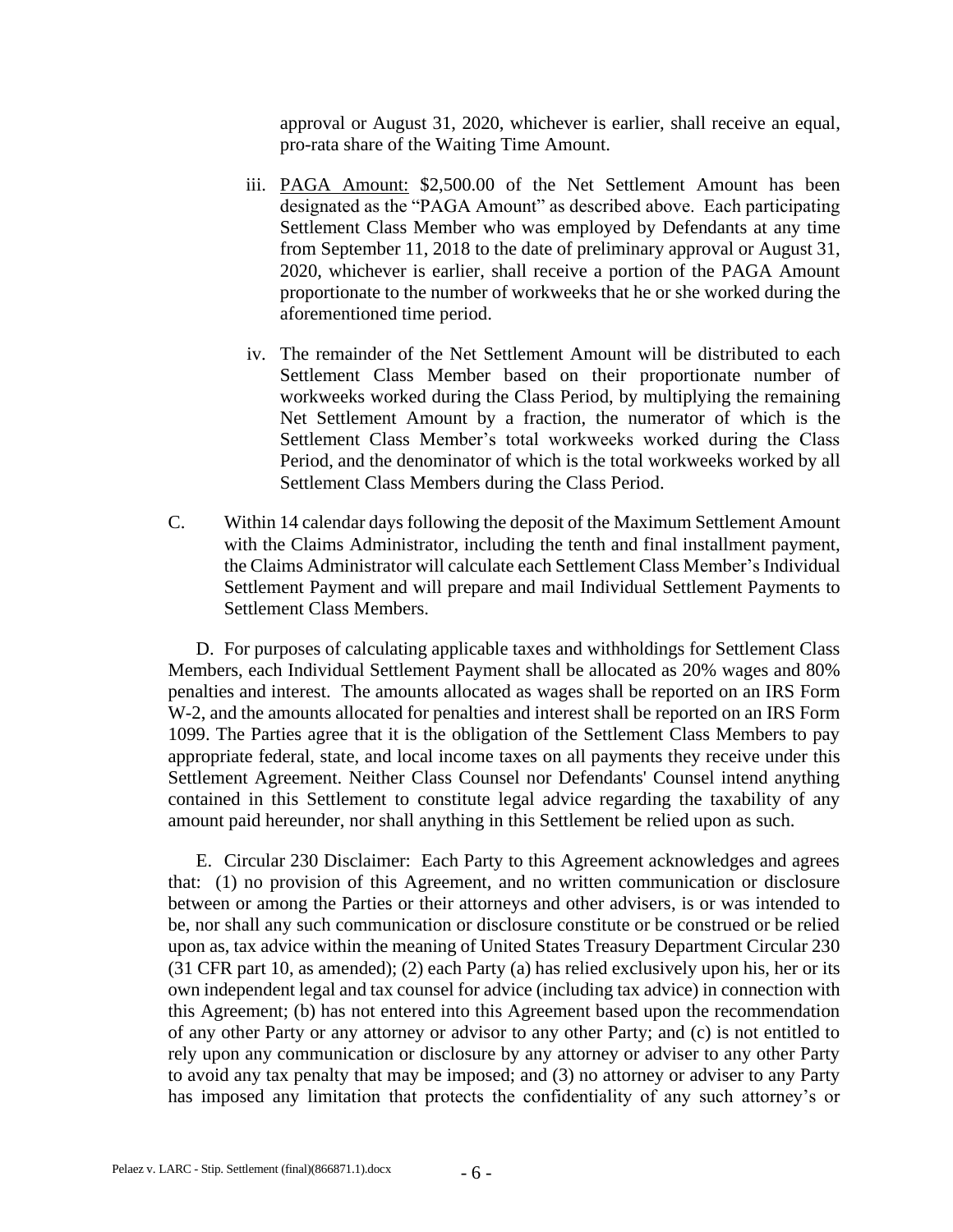adviser's tax strategies (regardless of whether such limitation is legally binding) upon disclosure by any other Party of the tax treatment or tax structure of any transaction, including any transaction contemplated by this Agreement.

- F. Each member of the Settlement Class who receives an Individual Settlement Payment must cash that check within 180 days from the date the Claims Administrator mails it.
- G. Any funds payable to Settlement Class Members whose checks remain uncashed one hundred and eighty (180) calendar days after such checks are mailed by the Claims Administrator ("Check Expiration Date") shall become void, and the funds associated with such voided checks, plus any accrued interest that has not otherwise been distributed (together, "Unused Funds"), shall be distributed to the Controller of the State of California to be held pursuant to the Unclaimed Property Law, California Civil Code§ 1500 et seq., for the benefit of those Settlement Class Members who did not cash their checks until such time that they claim their property. The Parties agree that this disposition results in no "unpaid cash residue," or "unclaimed or abandoned funds" under California Civil Procedure Code§ 384, as amended effective June 27, 2018, as the entire Net Settlement Amount will be paid out to the Class Members, whether or not they all cash their payment checks.
- H. Neither Plaintiff nor Defendants shall bear any liability for lost or stolen checks, forged signatures on checks, or unauthorized negotiation of checks. Unless responsible by its own acts of omission or commission, the same is true for the Claims Administrator.

5. **Attorneys' Fees and Costs.** Defendants will not object to the request for Class Counsel's attorneys' fees amounting to one-third of the Maximum Settlement Amount, which is currently estimated to be \$62,000.00, plus actual costs and expenses, which are not to exceed \$20,000.00. These amounts will cover any and all work performed and any and all costs incurred in connection with this litigation, including without limitation all work performed and all costs incurred to date, and all work to be performed and costs to be incurred in connection with obtaining the Court's approval of this Settlement Agreement, including any objections raised and any appeals necessitated by those objections. Class Counsel will be issued an IRS Form 1099 by the Claims Administrator when it pays the fee award allowed by the Court. Within 14 calendar days following the deposit of the Maximum Settlement Amount with the Claims Administrator, including the tenth and final installment payment, the Claims Administrator will calculate, prepare, and mail payments for Class Counsel's attorneys' fees and actual costs and expenses to Class Counsel.

6. **Class Representative Enhancement Payment.** Defendants will not object to a request for a Class Representative Enhancement Payment of up to \$7,500.00 for the Class Representative's Enhancement Payment for his time and risks in prosecuting this case and his service to the Settlement Class. This award will be in addition to Plaintiff's Individual Settlement Payment as a Settlement Class Member, and shall be reported on an IRS Form 1099 by the Claims Administrator.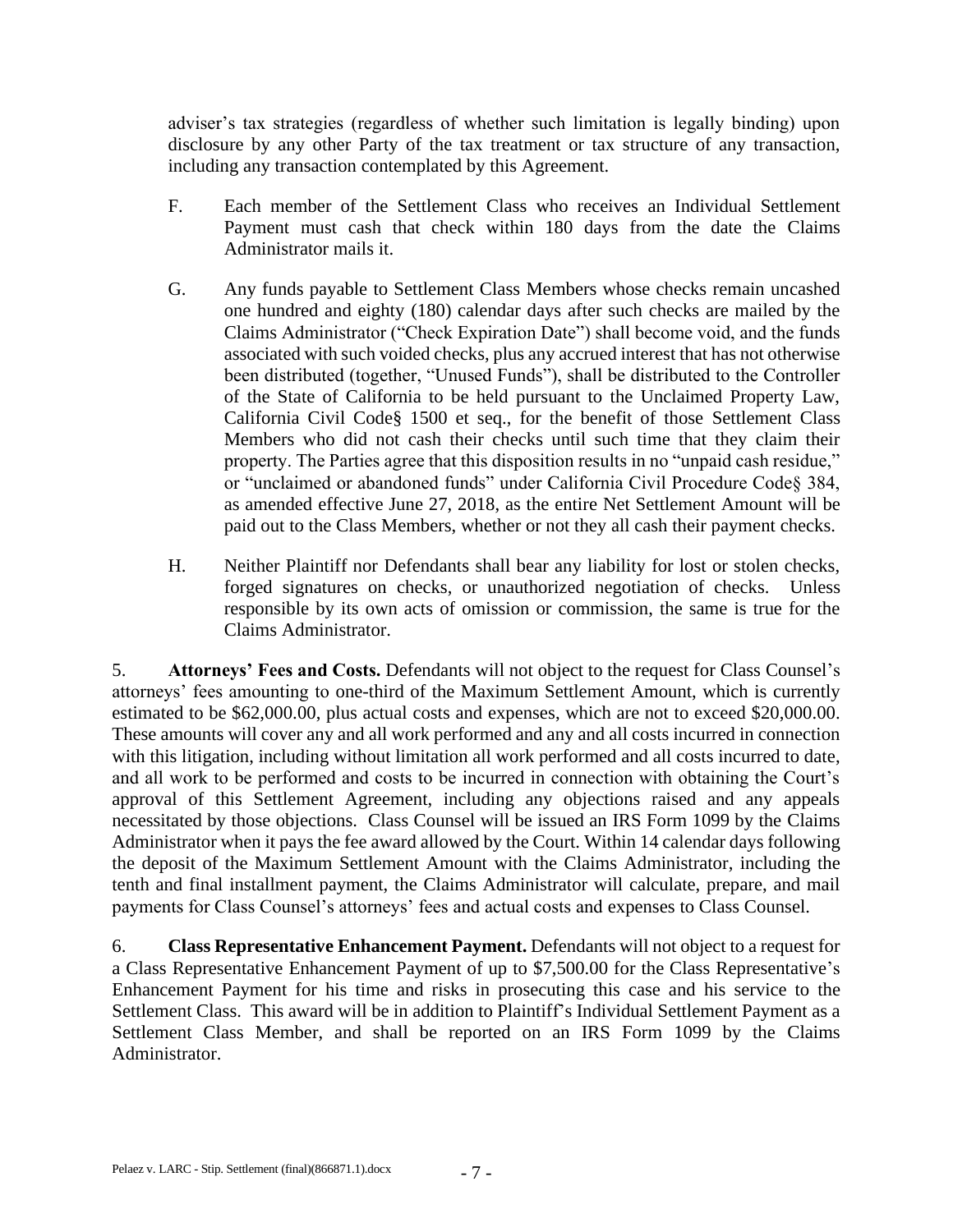7. **Claims Administrator.** Defendants will not object to the appointment of Phoenix Class Action Administration Solutions as Claims Administrator, nor to the request to seek approval to pay up to \$7,500.00 for its services from the Maximum Settlement Amount. The Claims Administrator shall be responsible for sending notices and for calculating Individual Settlement Payments and preparing all checks and mailings. The Claims Administrator shall be authorized to pay itself from the Maximum Settlement Amount only after Individual Settlement Payments have been mailed to all Settlement Class Members.

8. **Preliminary Approval.** Upon execution of this Settlement Agreement, Plaintiff shall apply to the Court for the entry of an Order:

- A. Conditionally certifying the Settlement Class for purposes of this Settlement Agreement;
- B. Appointing Paul K. Haines of Haines Law Group, APC, and Sam Sani of Sani Law, APC as Class Counsel;
- C. Appointing Victor Pelaez as Class Representative for the Settlement Class;
- D. Approving Phoenix Class Action Administration Solutions as Claims Administrator;
- E. Preliminarily approving this Settlement Agreement and its terms as fair, reasonable, and adequate;
- F. Approving the form and content of the Court-approved Notice Packet in a format substantially similar to that attached hereto as Exhibit A, and directing the mailing of same; and
- G. Scheduling a Final Approval hearing.

9. **Notice to Settlement Class.** Following preliminary approval, the Settlement Class shall be notified as follows:

- A. Within 10 calendar days after entry of an order preliminarily approving this Settlement, Defendants will provide the Claims Administrator with the names, last known addresses, last known telephone numbers, and social security numbers (in electronic format) of the members of the Settlement Class, including the dates of employment and the number of workweeks worked during the Class Period.
- B. Within 7 calendar days from receipt of this information, the Claims Administrator shall (i) run the names of all Settlement Class Members through the National Change of Address ("NCOA") database to determine any updated addresses for Settlement Class Members, (ii) update the addresses of any Settlement Class Member for whom an updated address was found through the NCOA search, (iii) perform a Spanish translation of the Notice Packet, and (iv) mail the English and Spanish translation of the Notice Packet to each Settlement Class Member at his or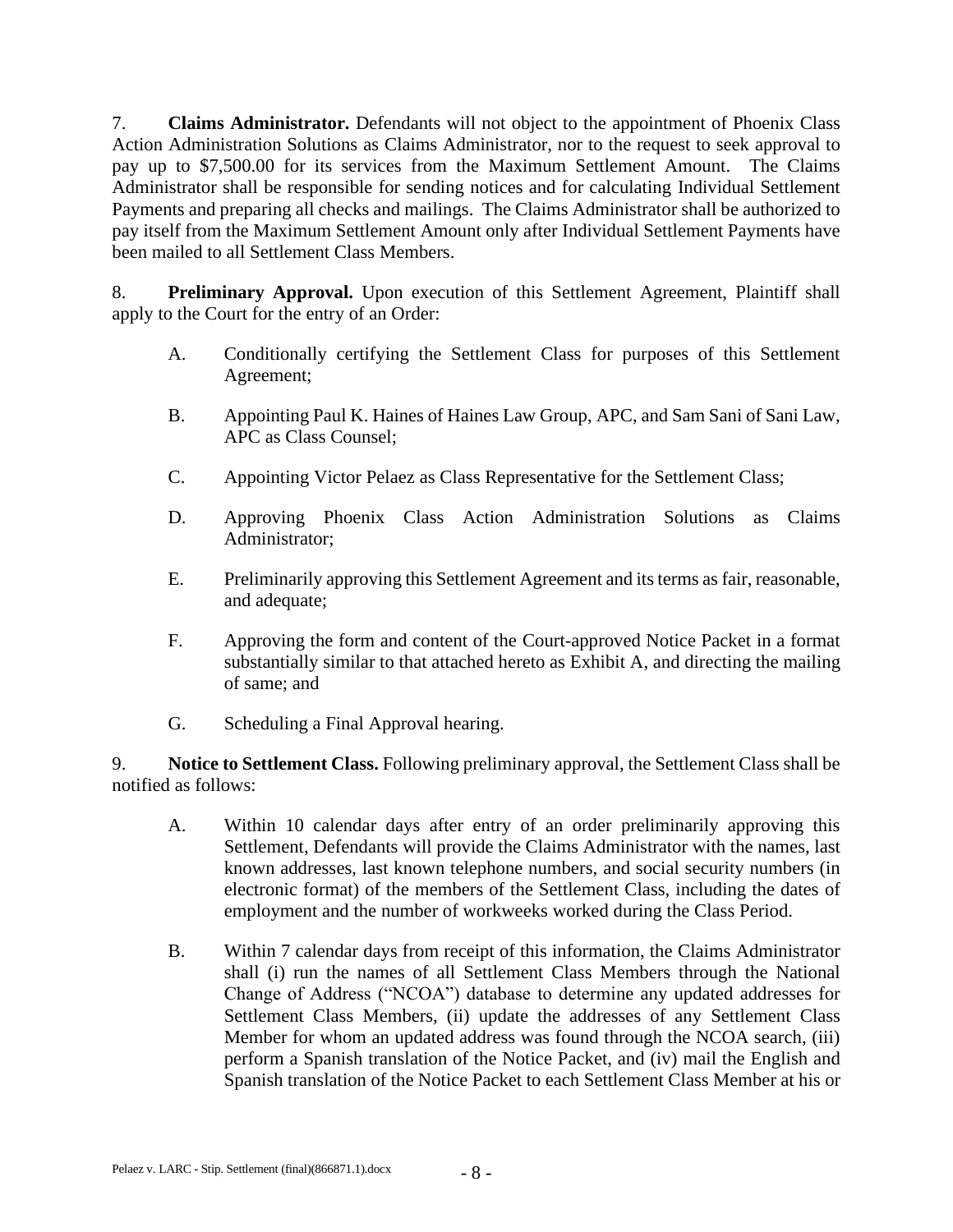her last known address or at the updated address found through the NCOA search, and retain proof of mailing.

- C. Any Notice Packets returned to the Claims Administrator as undelivered on or before the Response Deadline (defined below) shall be re-mailed to the forwarding address affixed thereto. If no forwarding address is provided, the Claims Administrator shall make reasonable efforts, including utilizing a "skip trace," to obtain an updated mailing address within 5 business days of receiving the returned Notice Packet. If an updated mailing address is identified, the Claims Administrator shall resend the Notice Packet to the Settlement Class Member promptly, and in any event within 3 business days of obtaining the updated address. Settlement Class Members to whom Notice Packets are re-sent after having been returned as undeliverable to the Claims Administrator shall have 14 calendar days from the date of re-mailing, or until the Response Deadline has expired, whichever is later, to mail a Request for Exclusion, objection, or dispute. Notice Packets that are re-sent shall inform the recipient of this adjusted deadline.
- D. Requests for Exclusion. Any Settlement Class Member who wishes to opt out of the Settlement must complete and mail a Request for Exclusion to the Claims Administrator within 60 calendar days of the date of the initial mailing of the Notice Packets (the "Response Deadline").
	- i. The Request for Exclusion must: (1) contain the name, address, telephone number, and last four digits of the social security number of the Settlement Class Member; (2) be signed by the Settlement Class Member; and (3) be postmarked by the Response Deadline and mailed to the Claims Administrator at the address specified in the Class Notice. If the Request for Exclusion does not contain the information listed in items (1)-(3), it will not be deemed valid for exclusion from this Settlement, except a Request for Exclusion form not containing a Class Member's telephone number and/or last four digits of his or her social security number will be deemed valid. The date of the postmark on the Request for Exclusion shall be the exclusive means used to determine whether a Request for Exclusion has been timely submitted. Any potential Settlement Class Member who validly requests to be excluded from the Settlement will no longer be a member of the Settlement Class, will not be entitled to any recovery under this Settlement Agreement, and will not be bound by the terms of the Settlement or have any right to object, appeal, or comment thereon.
	- ii. At no time will the Parties or their counsel seek to solicit or otherwise encourage any Settlement Class Member to object to the Settlement or opt out of the Settlement Class, or encourage any Settlement Class Member to appeal from the final judgment.
- E. Objections. Settlement Class Members who do not opt out may object to this Settlement Agreement as explained in the Class Notice by (1) submitting a written objection with the Claims Administrator (who shall provide all objections as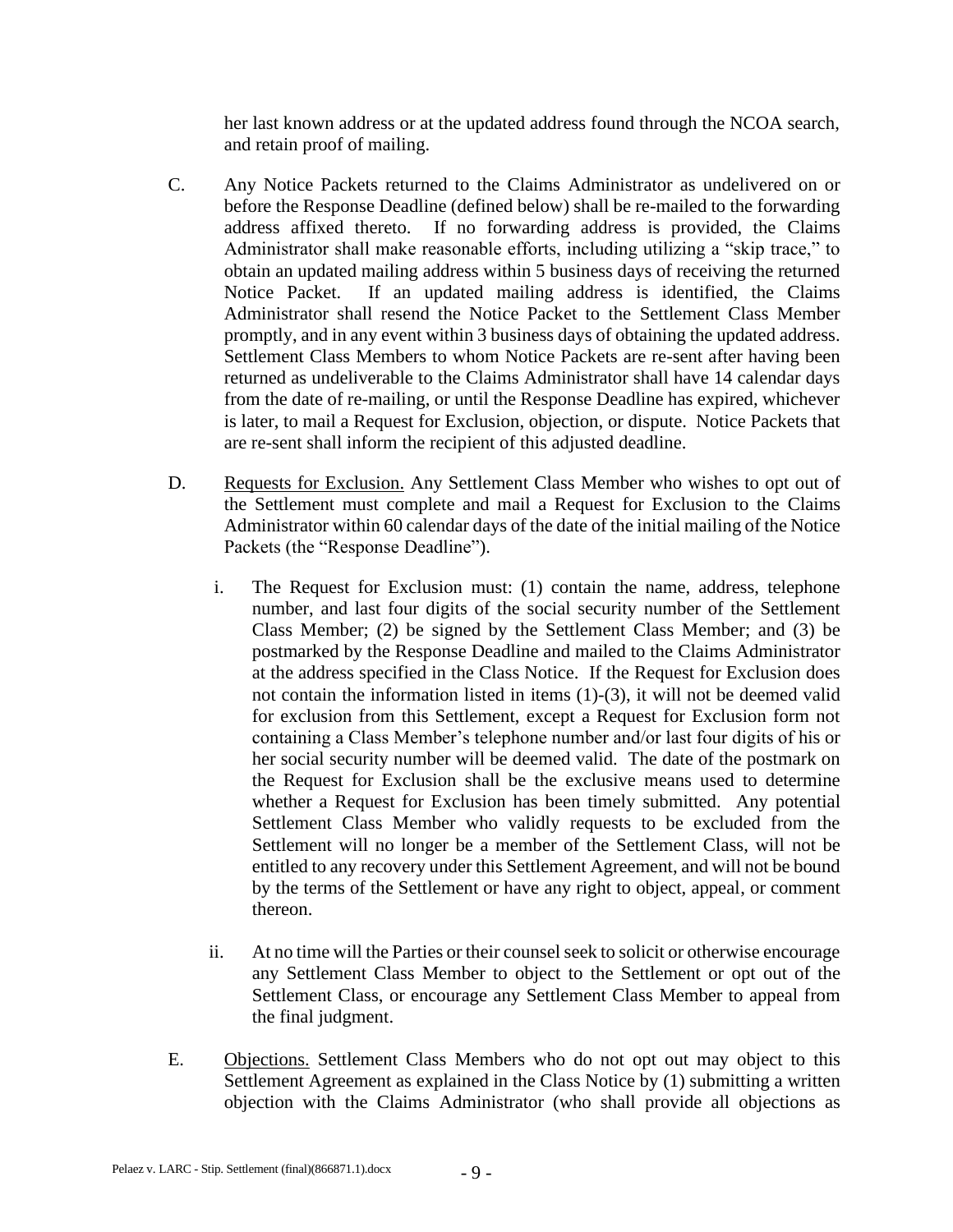received to Class Counsel and Defendants' counsel, as well as file all such objections with the Court), or (2) by offering oral comments at the Final Approval Hearing. Defendants' counsel and Class Counsel shall submit any responses to objections no later than the deadline to file the Motion for Final Approval. To be valid, any objection must be postmarked no later than the Response Deadline.

F. Notice of Settlement Award/Disputes. Each Notice Packet mailed to Settlement Class Members shall contain an English and Spanish translation of the Notice of Settlement Award, which shall disclose the amount of the Settlement Class Member's estimated Individual Settlement Payment, as well as all of the information that was used from Defendants' records in order to calculate the Individual Settlement Payment, including the Settlement Class Member's number of workweeks worked during the Class Period. Settlement Class Members will have the opportunity, should they disagree with Defendants' records regarding the information stated in their Notice of Settlement Award, to provide documentation and/or an explanation to show contrary information. Any such dispute, including any supporting documentation, must be mailed to the Claims Administrator and postmarked by the Response Deadline. If there is a dispute, the Claims Administrator will consult with the Parties to determine whether an adjustment is warranted. Any disputes that remain unresolved as of the Final Approval Hearing will be referred to the Court for final determination.

10. **Final Approval.** Following preliminary approval and the close of the period for filing Requests for Exclusion, objections, or disputes under this Settlement Agreement, Plaintiff shall apply to the Court for entry of an Order:

- A. Granting final approval to the Settlement Agreement and adjudging its terms to be fair, reasonable, and adequate;
- B. Approving Plaintiff's and Class Counsel's application for attorneys' fees, costs, and the Class Representative Enhancement Payment; and
- C. Entering judgment pursuant to California Rule of Court 3.769.

11. **Voiding Settlement**. If the Court declines to approve any material term or condition of this Settlement Agreement, then this entire Settlement Agreement shall be void and unenforceable as to all Parties herein at the option of any Party, within thirty (30) days of receiving notice of the Court's action. Further, Defendant has the option of voiding this Settlement Agreement within thirty (30) days of receiving notice that more than five percent (5 %) of the Class Members have timely completed valid requests to be excluded from the settlement. Each Party may exercise its option to void this settlement as provided above by giving notice, in writing, to the other and to the Court. The Party voiding the settlement pursuant to this Paragraph shall be responsible for any costs of administration incurred up to that date.

12. **Employee Benefits.** The amounts paid under this Settlement Agreement do not represent a modification of any previously credited hours of service under any employee benefit plan or policy sponsored by Defendant or Released Parties. Such amounts will not form the basis for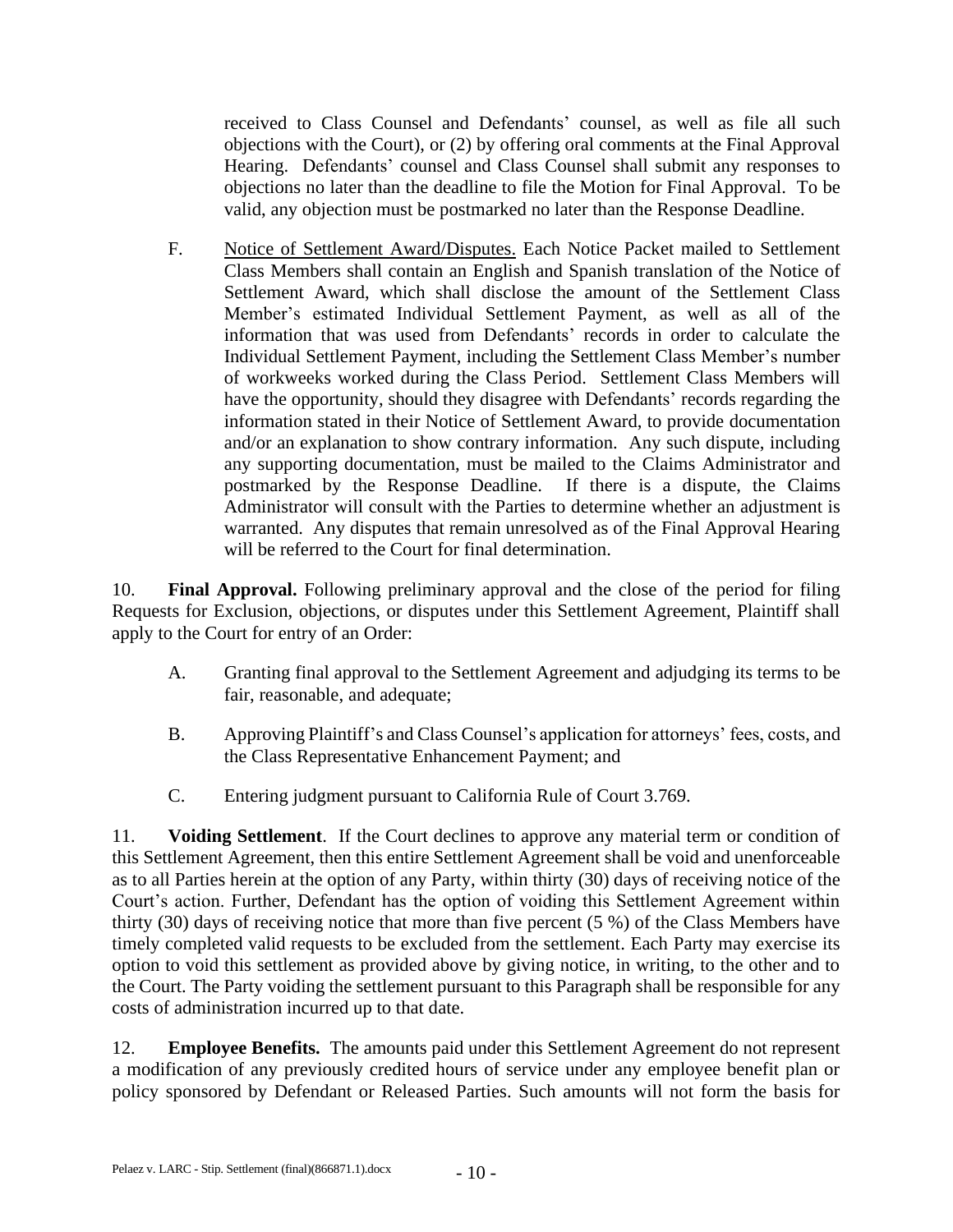additional contributions to, benefits under, or any other monetary entitlement under, any benefit plans, policies or programs. Any payments made under the terms of this Settlement Agreement shall not be applied retroactively, currently or on a going-forward basis as salary, earnings, wages or any other form of compensation for the purposes of any sponsored benefit plan, policy or bonus program, including, but not limited to, vacation, leave, and sick policies. Defendant and Released Parties retain the right to modify the language of any benefit plans, policies and programs to effect this intent and to make clear that any amounts paid pursuant to this Settlement Agreement are not for any measuring term as defined by applicable plans, policies, and programs for purposes of eligibility, vesting, benefit accrual, or any other purpose, and that additional contributions or benefits are not required by this Settlement Agreement.

13. **Non-Admission of Liability.** Nothing in this Settlement Agreement shall operate or be construed as an admission of any liability or that class certification is appropriate in any context other than this Settlement. The Parties have entered into this Settlement Agreement to avoid the burden and expense of further litigation. Pursuant to California Evidence Code Section 1152, this Settlement Agreement is inadmissible in any proceeding, except a proceeding to approve, interpret, or enforce this Settlement Agreement. If Final Approval does not occur, the Parties agree that this Settlement Agreement is void, but remains protected by California Evidence Code Section 1152.

14. **Waiver and Amendment.** The Parties may not waive, amend, or modify any provision of this Settlement Agreement except by a written agreement signed by all of the Parties, and subject to any necessary Court approval. A waiver or amendment of any provision of this Settlement Agreement will not constitute a waiver of any other provision.

15. **Notices.** All notices, demands, and other communications to be provided concerning this Settlement Agreement shall be in writing and delivered by receipted delivery and by e-mail at the addresses set forth below, or such other addresses as either Party may designate in writing from time to time:

| if to Defendants: | Jeffrey P. Fuchsman, Ballard Rosenberg Golper & Savitt LLP<br>15760 Ventura Blvd., 18 <sup>th</sup> Floor<br>Encino, California 91436<br>Email: jfuchsman@brgslaw.com |
|-------------------|-----------------------------------------------------------------------------------------------------------------------------------------------------------------------|
| if to Plaintiff:  | Paul K. Haines, Haines Law Group, APC<br>2155 Campus Drive, Suite 180<br>El Segundo, California 90245<br>Email: phaines@haineslawgroup.com                            |
|                   | Sam Sani, Sani Law, APC<br>15720 Ventura Blvd, Suite 405<br>Encino, California 91436<br>Email: ssani@sanilawfirm.com                                                  |

16. **Entire Agreement.** This Settlement Agreement contains the entire agreement between the Parties with respect to the transactions contemplated hereby, and supersedes all negotiations,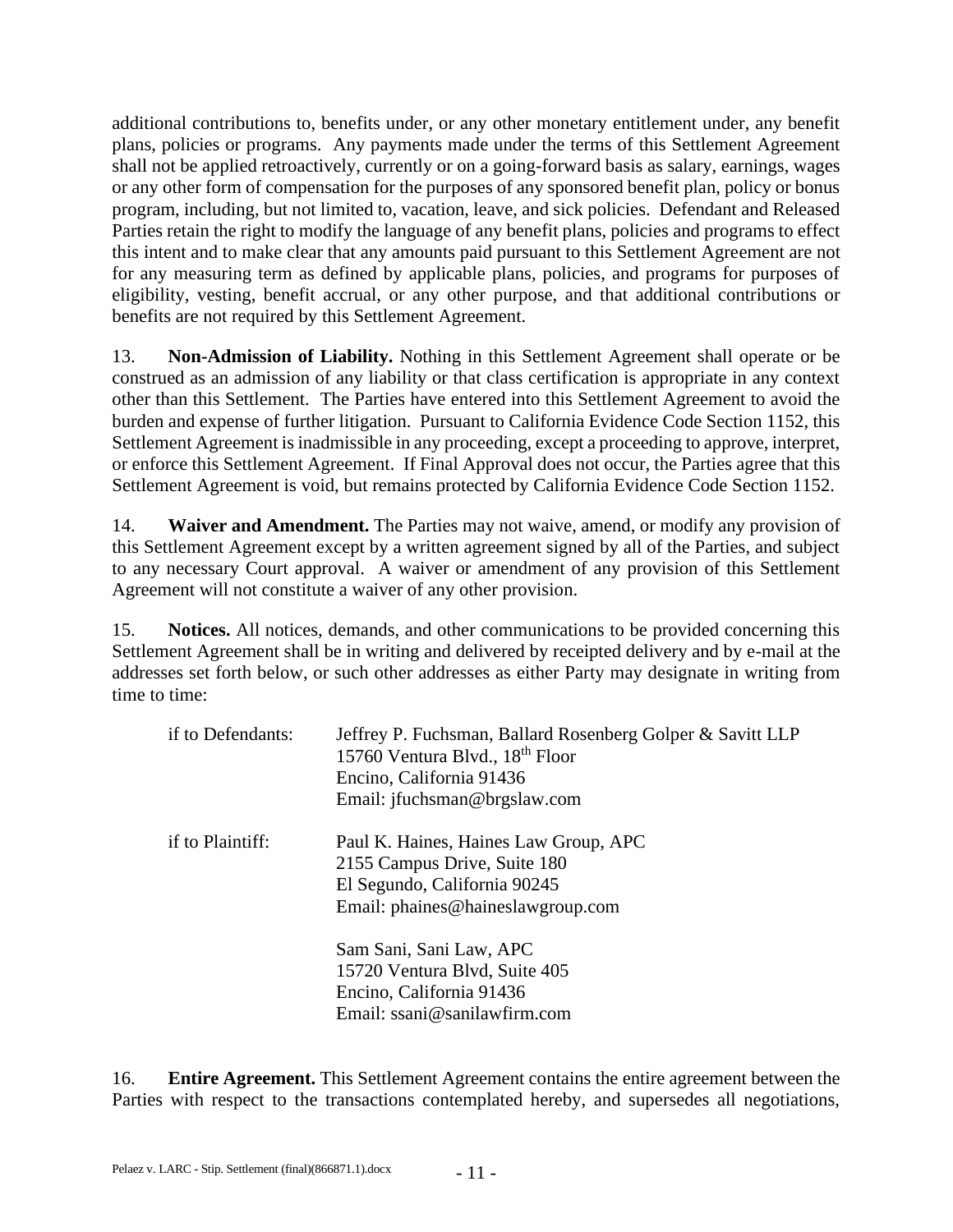presentations, warranties, commitments, offers, contracts, and writings prior to the date hereof relating to the subject matters hereof.

Construction. The Parties agree that this Settlement Agreement is the result of lengthy,  $17<sub>1</sub>$ intensive arms-length negotiations between the parties and that this Settlement Agreement shall not be construed in favor of or against any Party by reason of the extent to which that Party has participated in the drafting of this Settlement Agreement.

Enforcement. If a Party to this Settlement Agreement institutes any legal action, 18 arbitration, or other proceeding against any other Party or Parties to enforce the provisions of this Settlement Agreement or to declare rights or obligations under this Settlement Agreement, then the prevailing Party shall recover from the unsuccessful Party, reasonable attorneys' fees and costs.

Governing Law. This Settlement Agreement is made and entered into under the laws of  $19<sub>1</sub>$ the State of California, and shall be interpreted, applied and enforced under those laws, and any litigation concerning this Settlement Agreement shall be in the Superior Court of the County of Los Angeles, State of California.

Counterparts. This Settlement Agreement may be executed by one or more Parties on any  $20.$ number of separate counterparts and delivered electronically, and all of said counterparts taken together shall be deemed to constitute one and the same instrument.

DATED:  $7/7/2020$ 

DATED:  $7/7/2020$ 

Los Angeles Recycling Center, Inc. By:  $\frac{DQ}{Name:}$ Title:  $CE_{\Omega}$ 

Bestway Recycling Center, Inc.

 $By:   
Title:   
CFes$ 

DATED:  $7/7/2020$ 

Bestway Global Holdings, Inc.

 $Df:$ clo  $Bv:$ Title:

DATED: 7/7/2020

Western Recycling Center, Inc.

By: Defelo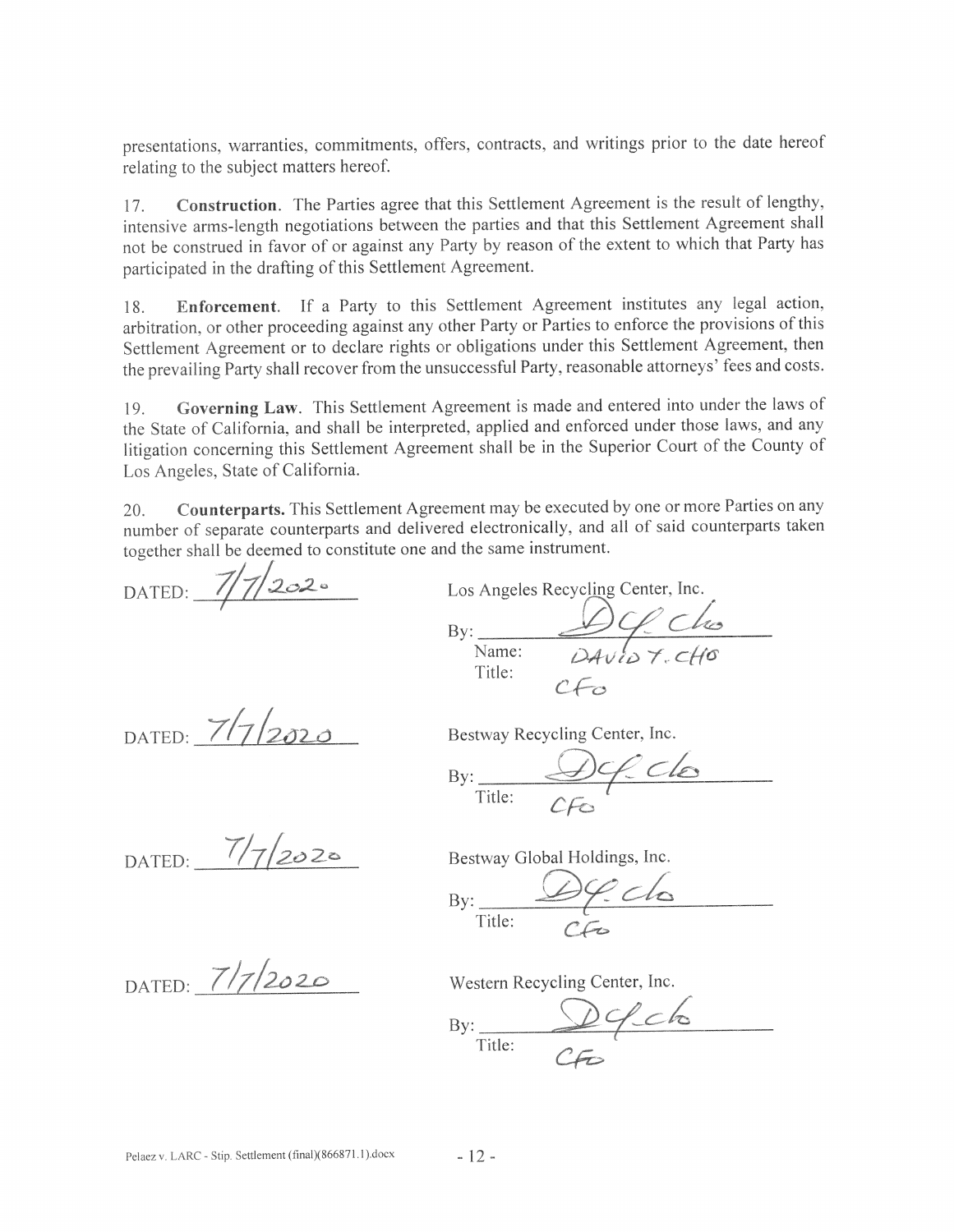DATED:  $7/7/2020$ 

Bestway Recycling of Pomona, Inc.

 $rac{\sqrt{2}}{\sqrt{6}}$  $Bv:$ Title:

DATED:

Victor Pelaez

 $\mathbf{By:}$ 

Plaintiff and Settlement Class Representative

APPROVED AS TO FORM:

DATED: July 7, 2020

BALLARD ROSENBERG GOLPER & SAVITT **LLP** 

 $\mathbf{By:}$ 

Jeffrey Fuchsman Attorneys for Defendants

 $\sqrt{ }$ 

HAINES LAW GROUP, APC

 $By:$ 

Paul K. Haines Attorneys for Plaintiff

DATED: **SANILAW, APC** 

By:  $\frac{\text{By:}}{\text{By:}}$ 

Sam Sani Attorney for Plaintiff